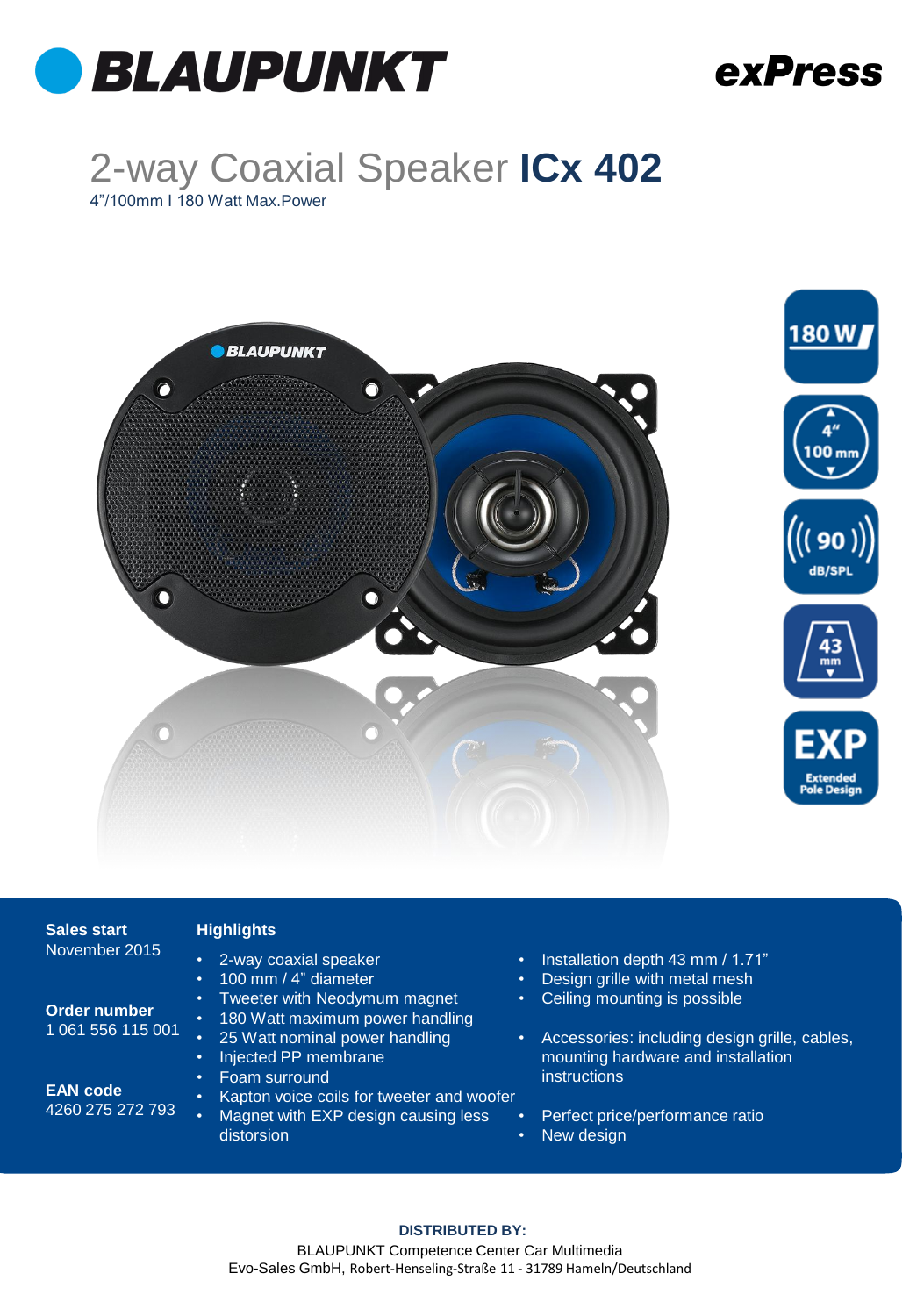

### exPress

## 2-way Coaxial Speaker **ICx 402**

4"/100mm I 180 Watt Max.Power

#### **Technical data**

| Product                               |                              | ICx 402                     |
|---------------------------------------|------------------------------|-----------------------------|
| System                                |                              | 2-Way Coaxial               |
| Diameter                              |                              | 100mm / 4.0"                |
| Maximum power handling                |                              | 180 watts                   |
| Nominal power handling                |                              | 25 watts                    |
| Nominal impedance                     |                              | 4 ohms                      |
| Frequency response                    |                              | $80 - 20.000$ Hz            |
| Efficiency $(2,83 V/1 m)$             |                              | 90 dB                       |
| Woofer                                | Concept                      | Single cone                 |
|                                       | Cone material                | Injected Polypropylen (IPP) |
|                                       | Cone color                   | blue                        |
|                                       | Surround material/color      | Rubber / black              |
|                                       | Voice coil diameter/material | 25mm / 1" / Aluminum        |
|                                       | Voice coil layers            | 2                           |
|                                       | Basket material/color        | Steel / black               |
|                                       | Magnet material              | Ferrite                     |
|                                       | Magnet size                  | 70 x 32 x 10mm              |
|                                       | Magnet cover material/color  |                             |
|                                       | Connectors                   | $2,8/5,2$ mm                |
| Midrange                              | Concept                      |                             |
|                                       | Diameter                     |                             |
|                                       | Cone material                |                             |
|                                       | Voice coil diameter/material |                             |
|                                       | Voice coil layers            |                             |
|                                       | Magnet material              |                             |
|                                       | Magnet size                  |                             |
| Tweeter                               | Concept                      | Dome tweeter                |
|                                       | Diameter                     | 13mm/0.5"                   |
|                                       |                              |                             |
|                                       | Cone material                | Mylar                       |
|                                       | Voice coil diameter/material | 13mm / 0.5" / Aluminum      |
|                                       | Voice coil layers            | 2                           |
|                                       | Magnet material              | Neodymum                    |
|                                       | Magnet size                  | 12,5 x 2mm                  |
| Speaker cover                         | Cover material/color         | ABS / silver                |
|                                       | Grille material/color        | Metal / black               |
| Installation depth                    |                              | 43 mm / 1.71"               |
| Diameter installation hole            |                              | 94 mm / 3.70"               |
| Weight (single speaker without cover) | 0,43 kg                      |                             |
| Delivery content                      |                              | 2x Speakers                 |
|                                       |                              | 2x Design grilles           |
|                                       |                              | 2x Speaker cables           |
|                                       |                              | <b>8x Fixation screws</b>   |
|                                       |                              | 8x Pirate nuts              |
|                                       |                              | User manual                 |
|                                       |                              | Cutting template            |
| Packing concept                       |                              | 4-color gift box            |
| No. of products in packing            | 1 pair / 2 pcs               |                             |